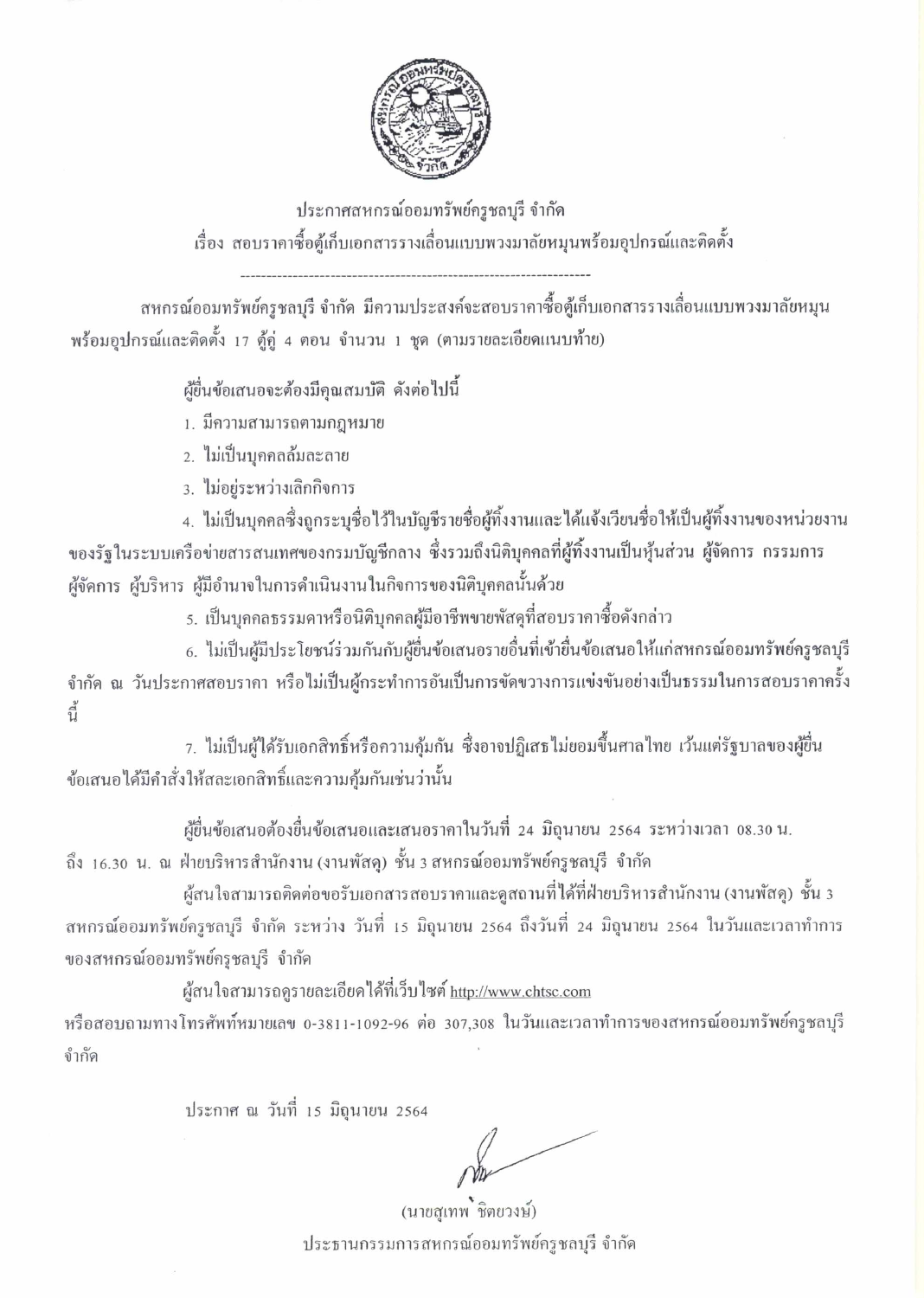## รายละเอียดคุณลักษณะเฉพาะ

## ตู้เก็บเอกสารรางเลื่อนแบบพวงมาลัยหมุนพร้อมอุปกรณ์และติดตั้ง

รายการคณลักษณะเฉพาะ

 $\Lambda$ .

- 1. ตู้เก็บเอกสารรางเลื่อนแบบพวงมาลัยหมุนพร้อมอุปกรณ์และติดตั้ง จำนวน 17 ตู้คู่ 4 ตอน
- 2. ขนาดตู้โดยรวมไม่ต่ำกว่า
	- ความกว้าง 4040 มิลลิเมตร
	- ความลึก 610 มิลลิเมตร
	- ความสูง 2100 มิลลิเมตร (ไม่รวมฐาน)
- 3. การประกอบและติดตั้งเป็นแบบระบบ Knock Down
- ้ แผ่นชั้นภายในตู้ ร ชั้น และรับน้ำหนักได้ไม่ต่ำกว่า 75 กิโลกรัมต่อระดับชั้น  $4.$ 
	- แกนปรับระดับพร้อมตะขอเกี่ยวแผ่นชั้นผลิตจากเหล็กขึ้นรูป
- 5. พวงมาลัยหมุน 3 ก้านแบบกลม มีกล่อง สามารถทนแรงดันได้
	- ้ก้านทำจากสแตนเลสหรือเหล็กกล้าพ่นสีดำ เส้นผ่าศูนย์กลางไม่ต่ำกว่า 300 มิลลิเมตร
- 6. โครงสร้างตู้เก็บเอกสาร ประกอบด้วย
	- ้ แผ่นหลังกา ผลิตด้วยเหล็กแผ่นพับขึ้นรูปกวามหนาไม่ต่ำกว่า 0.7 มิลลิเมตร
	- แผ่นชั้น ผลิตด้วยเหล็กแผ่นพับขึ้นรูปความหนาไม่ต่ำกว่า 0.7 มิลลิเมตร และมีรางเสริมเพิ่มความ ้แข็งแรง ความหนาไม่ต่ำกว่า 0.7 มิลลิเมตร
	- โครงชุดตัวตู้และบานประตูตู้ผลิตจากแผ่นเหล็กเคลื่อบสีกันสนิมและพ่นทับหน้า ้ความหนาไม่ต่ำกว่า 0.7 มิลลิเมตร พับขึ้นรูปพร้อมเสากระดูกงูเพื่อความแข็งแรง
	- หัวตู้และท้ายตู้ ผลิตจากแผ่นเหล็กพับขึ้นรูป ความหนาไม่ต่ำกว่า 0.7 มิลลิเมตร
	- ้ด้านหลังตู้คู่มีแผ่นเหล็กพับขึ้นรูปความหนาไม่ต่ำกว่า 0.7 มิลลิเมตร กั้นตรงกลางเต็มแผ่น
	- ้ค้านข้างตู้ทุกใบมีแผ่นเหล็กพับขึ้นรูปความหนาไม่ต่ำกว่า 0.7 มิลลิเมตร ยึดปิด
	- มีช่องใส่แผ่นป้ายด้านข้างเหนือพวงมาลัยทุกตู้ขนาด กว้าง 90 x ยาว 180 มิลลิเมตร โดยทำจากแผ่น เหล็ก
	- ตู้ใบที่ 1 และใบสุดท้าย สามารถเปิดปิดใด้
- 7. ระบบราง ประกอบด้วย
	- รางลอย ขนาดความยาวไม่ต่ำกว่า 12,50 0 มิลลิเมตร
	- มีราง จำนวนไม่น้อยกว่า 3 รางเพื่อรองรับตู้เหล็กเป็นรางเหล็กเพลาเหลี่ยมเชื่อมติดกับรางเหล็ก รูปพรรณขนาดไม่ต่ำกว่า กว้าง 19 x ยาว 25 มิลลิเมตร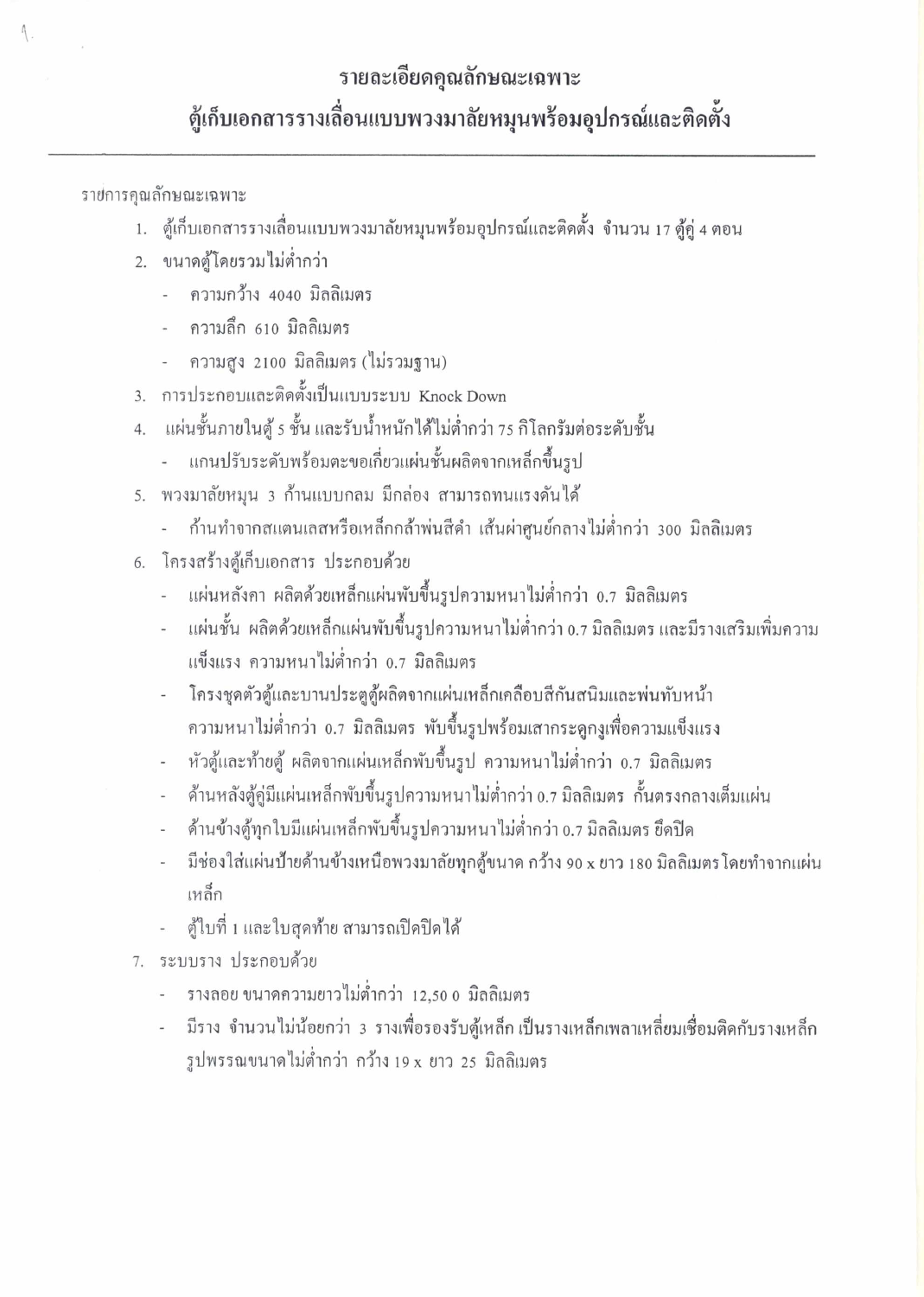- ฐานรางผลิตจากเหล็กรูปพรรณความหนาไม่ต่ำกว่า 1.5 มิลลิเมตร ขนาดไม่ต่ำกว่า 38x38 มิลลิเมตร และเหล็กรูปพรรณสี่เหลี่ยม ขนาดไม่ต่ำกว่า 75x38 มิลลิเมตร ความหนาไม่ต่ำกว่า 2.0 มิลลิเมตร และมีเหล็กภายในเพื่อรองรับแผ่นไม้เป็นเหล็กรูปพรรณ ขนาดไม่ต่ำกว่า 25x25 มิลลิเมตร หนาไม่ ้เกิน 1.2 มิลลิเมตร แผ่นไม้มีขนาดไม่ต่ำกว่า 16 มิลลิเมตร
- มี Stopper ที่ท้ายราง ทำมาจากเหล็กหนา ไม่ต่ำกว่า 3 มิลลิเมตร พร้อมยางกันกระแทก  $\overline{a}$
- โซ่และเฟืองใช้สำหรับเลื่อนฐานตู้ ใช้โซ่ขนาดไม่ต่ำกว่า เบอร์ 40 และเฟืองทคขนาดไม่ต่ำกว่า เบอร์ 12,14,20,24 พื้นเป็นอย่างต่ำ
- ลูกล้อผลิตจากเหล็กหล่อ ขนาดเส้นผ่านศูนย์กลางไม่ต่ำกว่า 120 มิลลิเมตร จำนวน 6 ล้อต่อ 1 ตู้  $\blacksquare$
- 8. อปกรณ์พร้อมการติดตั้งครบชด
- 9. การรับประกันคุณภาพ เป็นระยะเวลาไม่น้อยกว่า 2 ปี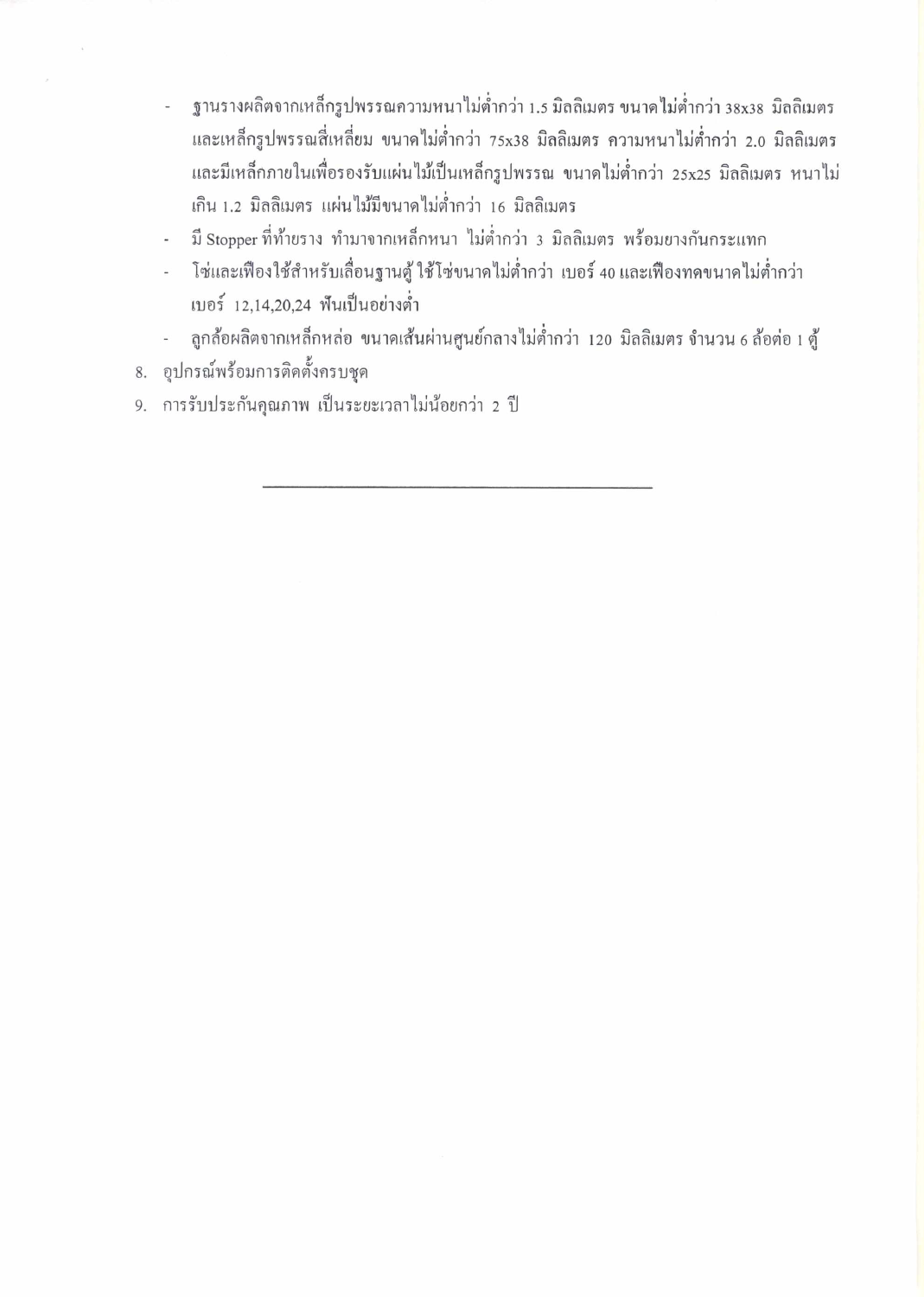<u>รูปแบบตู้เก็บเอกสารรางเลื่อนแบบพวงมาลัยหมุนพร้อมอุปกรณ์และติดตั้ง</u> <u>ของสหกรณ์ออมทรัพย์ครูชลบุรี จำกัด</u>